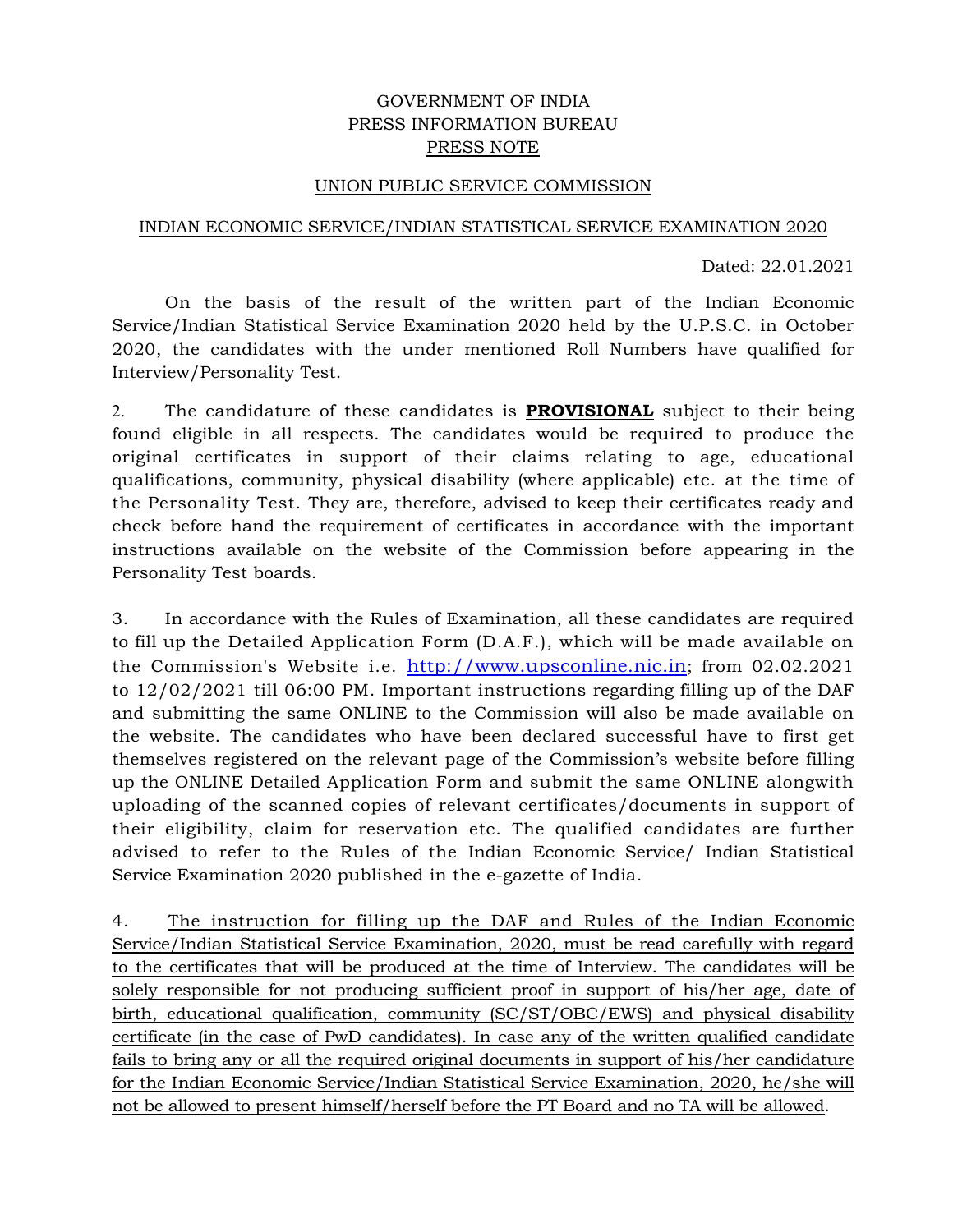5. Schedule of the Interview of candidates, who have qualified for the Personality Test, will be uploaded on the Commission's website in due course of time. The exact date of interview will, however, be intimated to the candidates through e-Summon Letter. The candidates are requested to visit the Commission's website (http://www.upsc.gov.in) for updates in this regard.

# 6. **No request for change in the date and time of Personality Test intimated to the candidates will ordinarily be entertained under any circumstances.**

7. The mark-sheet of candidates, who have not qualified, will be uploaded on the Commission's website after the publication of final result (after conducting Personality Test) and will remain available on the website for a period of 30 days.

8. The candidates can access the marks-sheets after keying in their Roll Numbers and date of birth. The printed/hard copies of the marks-sheet would, however, be issued by UPSC to candidates based on specific request accompanied by a self-addressed stamped envelope. Candidates desirous of obtaining printed/hard copies of the marks sheets should make the request within thirty days of the display of the marks on the Commission's website, beyond which such requests would not be entertained.

9. Union Public Service Commission has a Facilitation Counter at its campus. Candidates may obtain any information/clarification regarding their examination/result on working days between 10.00 A.M. to 5.00 P.M in person or over telephone Nos. (011)-23385271/23381125/23098543 from this counter.

## MOBILE PHONES ARE BANNED IN THE CAMPUS OF UPSC EXAM. HALLS

UNION PUBLIC SERVICE COMMISSION

NEW DELHI- 110069

Contd …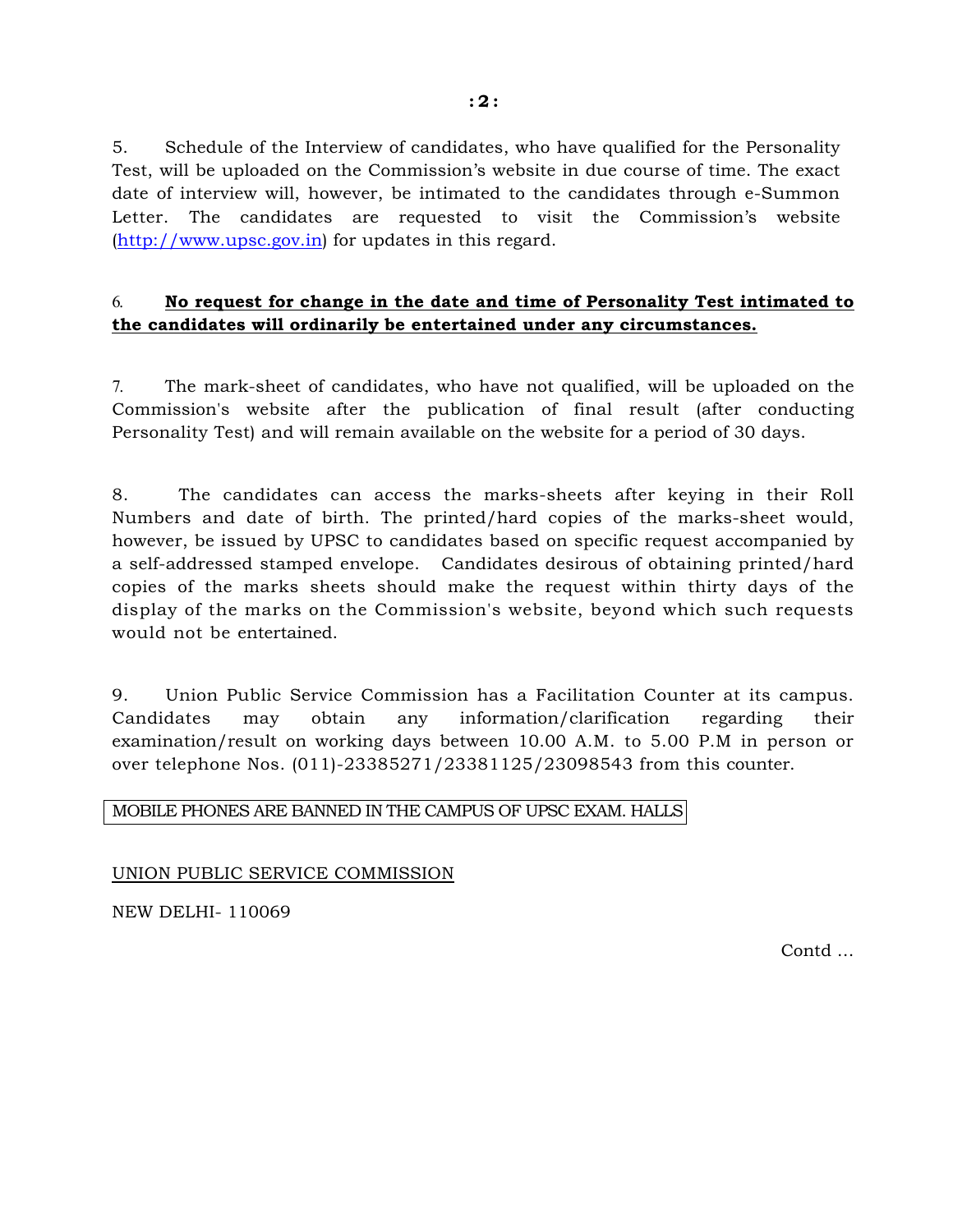### INDIAN ECONOMIC SERVICE EXAMINATION, 2020

| 0170205 | 0370045 | 0570088 | 0570145 | 0570224 | 0570234 | 0570259 | 0570276 | 0670220 |
|---------|---------|---------|---------|---------|---------|---------|---------|---------|
| 0670261 | 0670315 | 0870231 | 0870235 | 0870321 | 0870358 | 0870376 | 0870493 | 0870564 |
| 0870711 | 0870739 | 0870953 | 0871041 | 0871377 | 0871395 | 0871614 | 0871732 | 0872232 |
| 0872625 | 0872694 | 1070153 | 1070267 |         |         |         |         |         |

#### **CONCLUDED**

UNION PUBLIC SERVICE COMMISSION

NEW DELHI - 110 069 - 22nd January,2021 / Magha 2, Saka 1942.